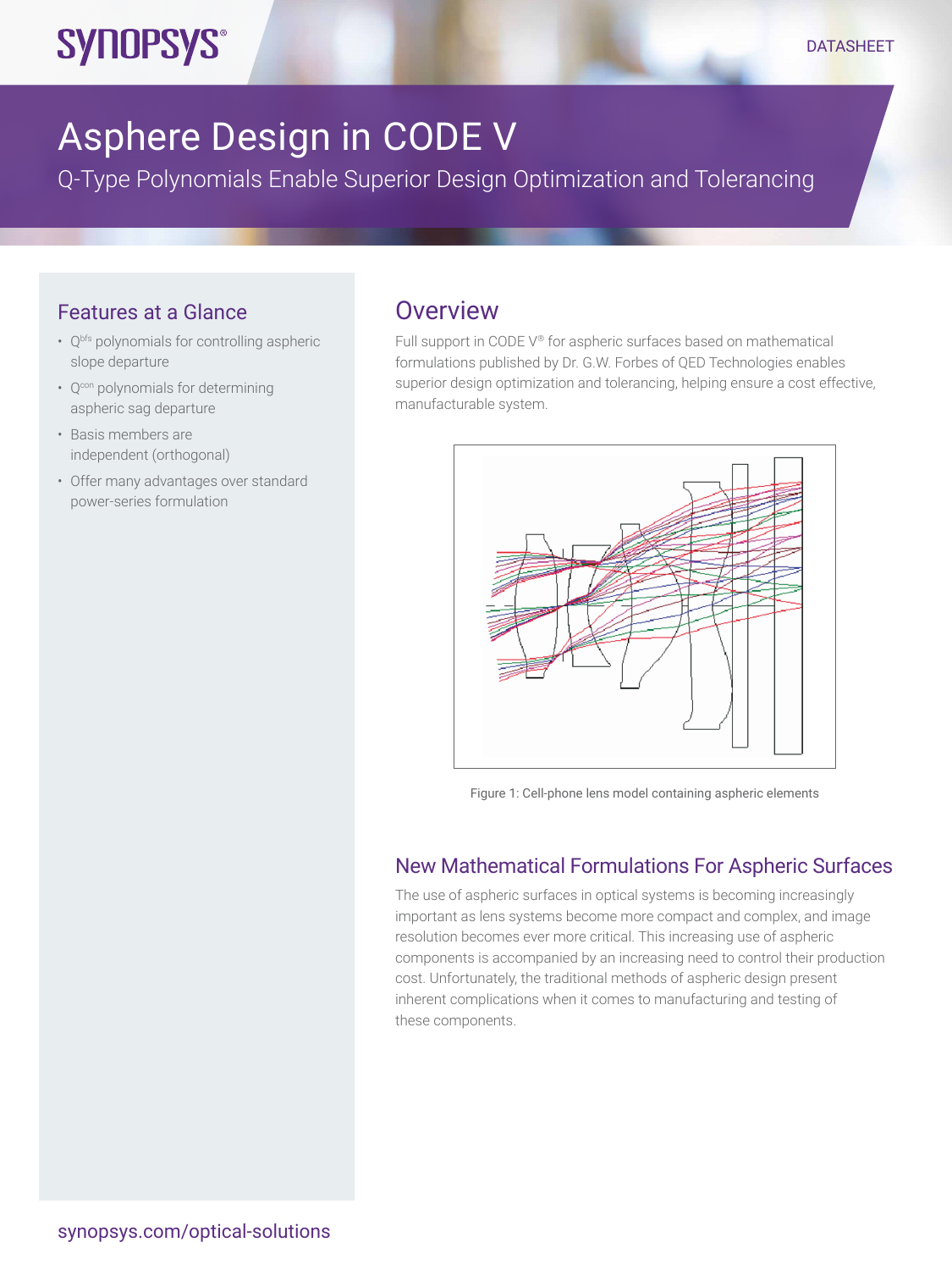Dr. G.W. Forbes of QED Technologies has published new mathematical formulations for rotationally-symmetric aspherical surfaces that offer several advantages over the traditional polynomial-based aspheres (for example, CODE V's Asphere or ASP-type surface). Major advantages of these new forms over the classic power-series description include:

- The terms can be viewed in a physically significant way: the magnitude of the respective coefficient is directly related to slope or sag departure of the asphere from the base sphere or conic
- The formulations lend themselves to the use of optimization constraints, to substantially improve manufacturability and thereby reduce cost
- The introduction of slope constraints can also produce aspheres that can be tested without the use of expensive null optics
- The formulations convey the effective number of coefficients and require fewer digits of precision, which greatly simplifies the numerical burden placed on optical fabricators
- The formulations facilitate the determination of optimum placement of aspheric surfaces in an optical system
- The aspheric terms are orthogonal over a normalization radius, which makes each term unique and meaningful tolerancing of the terms possible
- The Q<sup>bfs</sup> polynomial form defines a surface that is characterized by an RMS slope departure of the aspheric surface from a bestfit sphere. This provides a meaningful quantification of the testability of the surface. The RMS slope of this departure can be easily calculated, and is proportional to mean fringe density



Figure 2: Deviation of sample Qcon aspheric surface from a conic section. Figure courtesy of Dr. Greg Forbes, source cited below



Figure 3: Lithography lens with aspheric surfaces shown in red

The Q<sup>con</sup> form defines a surface that is characterized by the sag departure of the aspheric surface from a base conic. This formulation allows designers to determine the need for a particular term by inspection, thereby avoiding unnecessary complications for fabrication and testing, and reducing cost.

### Q-Type vs. Zernike

Other methods have been employed over the years in an attempt to improve on the classic power-series method of modeling aspheric surfaces. Zernike polynomials constitute a widely used solution, and share some of the benefits offered by the Q-type polynomials. However, Zernike polynomials do not address critical manufacturability and testability issues, nor do the coefficients allow sag or slope departures from the base surface to be determined by visual inspection; the Q-type formulations excel at both. While Zernike polynomials remain extremely useful for many purposes, the Q-type polynomials offer a unique and innovative approach to aspheric design.